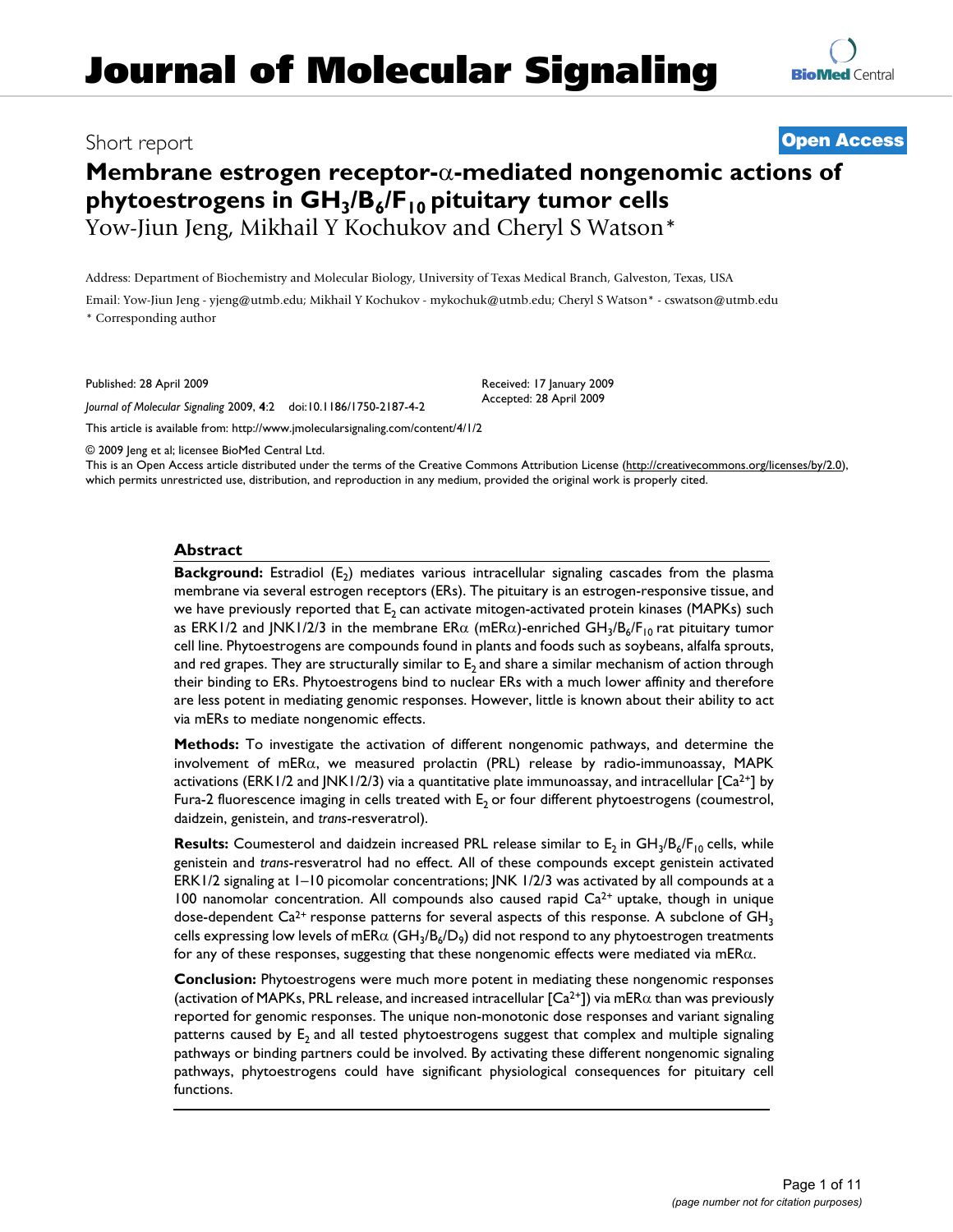# **Background**

Binding of 17β-estradiol  $(E_2)$  to estrogen receptors (ERs) elicits important changes in growth, differentiation, maturation, and other functions of target tissues [1-4]. In the pituitary,  $E_2$  and its pharmaceutical mimic diethylstilbesterol (DES) have many effects, including proliferation of several pituitary cell types, formation of new blood vessels [5], regulation of most pituitary hormones [6], and tumorigenesis [7]. For some of these effects, the ERs  $\alpha$  and  $\beta$ function as ligand-dependent transcription factors controlling expression of responsive genes upon activation. However, there are now numerous studies showing that  $E<sub>2</sub>$  can rapidly influence cellular physiology in pituitary and many other cell types via the activation of a diverse array of intracellular non-nuclear signaling mechanisms [4,8,9]. For example,  $E_2$  can rapidly increase intracellular  $Ca<sup>2+</sup>$  or activate extracellular regulated kinases (ERK1/2) [10,11]. Although the complete mechanistic details of these nongenomic actions are not fully understood, it is known that some of the rapid  $E_2$  effects are initiated by binding of  $E<sub>2</sub>$  at membrane-associated ERs that are closely related to the "classical" intracellular ERs [12-14].

Phytoestogens are a group of lipophilic plant compounds that are structurally similar to  $E<sub>2</sub>$  and have been shown to bind to ERs ( $\alpha$  and  $\beta$ ) and the alternative ER, GPR30 [15-17]. Both genomic and nongenomic mechanisms have been proposed to mediate phytoestrogenic effects. Phytoestrogens can bind to ERs and induce expression of specific estrogen-responsive gene products in conjunction with regulating cellular processes such as growth and differentiation [18,19]. We found previously that coumesterol, a phytoestrogen with relatively high estrogenic potency for nuclear actions [20], can also initiate signaling from the membrane such as activation of ERK1/2, PRL release, and changes in  $Ca^{2+}$  fluxes [21,22] in rat pituitary cells. Rapid activations by both  $E<sub>2</sub>$  and phytoestrogens via mERs have also been reported in other tissues, such as brain [23]. In the present study, we extend these observations to several other phytoestrogens, in comparison to  $E_2$ and coumesterol. Coumesterol can disrupt reproduction in livestock [24], where its major dietary sources are legumes, clover, and alfalfa sprouts. Serum concentrations of coumesterol can be as high as 0.01 μM in humans [25]. The popular food supplements isoflavones are soybean components, and are represented by daidzein and genistein in our studies. Differences between Western and Asian diets may underlie the population variations in the incidence of estrogen-influenced cancers and other diseases in a variety of tissues [26]. Consumption of Asianstyle diets enriched in these soybean products can lead to plasma concentrations of isoflavonoids of 0.1 to 10 μM [20,25]. Resveratrol, a stilbene which is found in high quantities in foods such as red grapes (and wine) and peanuts has two isomers (*cis* and *trans*), but only the *trans*

form has been reported to be estrogenic [27]. There is growing evidence that resveratrol may prevent or delay the onset of cancer, heart disease, diabetes, pathological inflammations and viral infections [28]. The human serum concentrations of resveratrol and its metabolites are variable, but can peak at close to 2 μM [29].

Nongenomic effects caused by phytoestrogens could play a key role in a variety of biological functions by altering membrane-initiated signaling patterns.  $E_2$ -mediated activation of kinases in the MAPK family (including ERK1/2 and JNK1/2/3) can change the complex partnering of ERs with other kinases, such as Src and Ras [30]. In addition, downstream cytoplasmic or transcriptional events have been attributed to activation of MAPKs [31]. E<sub>2</sub> can also rapidly regulate intracellular Ca2+ levels [11,32], important for triggering release of secretory granules, maintaining homeostatic functions and regulating other estrogeninduced kinase changes [33]. A rapid, stimulatory effect of  $E<sub>2</sub>$  on prolactin (PRL) secretion could affect milk production, osmoregulation, and maternal behaviors [6]. In the current study we used a wide range of concentrations of different phytoestrogens to elicit rapid kinase activations, PRL release, and elevation of intracellular  $[Ca^{2+}]$  in the mER $\alpha$ -enriched rat pituitary cell line GH<sub>3</sub>/B<sub>6</sub>/F<sub>10</sub> [34]. We also examined the involvement of mERα by comparing these nongenomic responses in the mERα-depleted cell line  $GH_{3}/B_{6}/D_{9}$ . Our elucidation of the distinct abilities of different phytoestrogens to activate these nongenomic signaling pathways in different dose-response patterns could predict the physiological consequences of these compounds as dietary components or hormone replacement supplements.

# **Methods**

# *Materials and Cells*

We purchased phenol red-free Dulbecco Modified Eagle Medium (DMEM) from Mediatech (Herndon, VA); horse serum from Gibco BRL (Grand Island, NY); defined supplemented calf sera and fetal bovine sera from Hyclone (Logan, UT). Paraformaldehyde and glutaraldehyde were purchased from Fisher Scientific (Pittsburgh, PA). We purchased Fura-2 AM from Molecular Probes (Eugene, OR). Antibodies (Abs) used in the ERK and JNK phosphorylation studies (individually described below) were purchased from Cell Signaling (Danvers, MA). All other materials were purchased from Sigma (St. Louis, MO).

 $GH_3/B_6/F_{10}$  (mER $\alpha$ -enriched) and  $GH_3/B_6/D_9$  (mER $\alpha$ poor) cell sublines [34] were routinely cultured in DMEM containing 12.5% horse serum, 2.5% defined supplemented calf serum, and 1.5% fetal calf serum. They were then switched to various hormone-free media prior to our experiments, as described below. Cells were used between passages 10 and 20.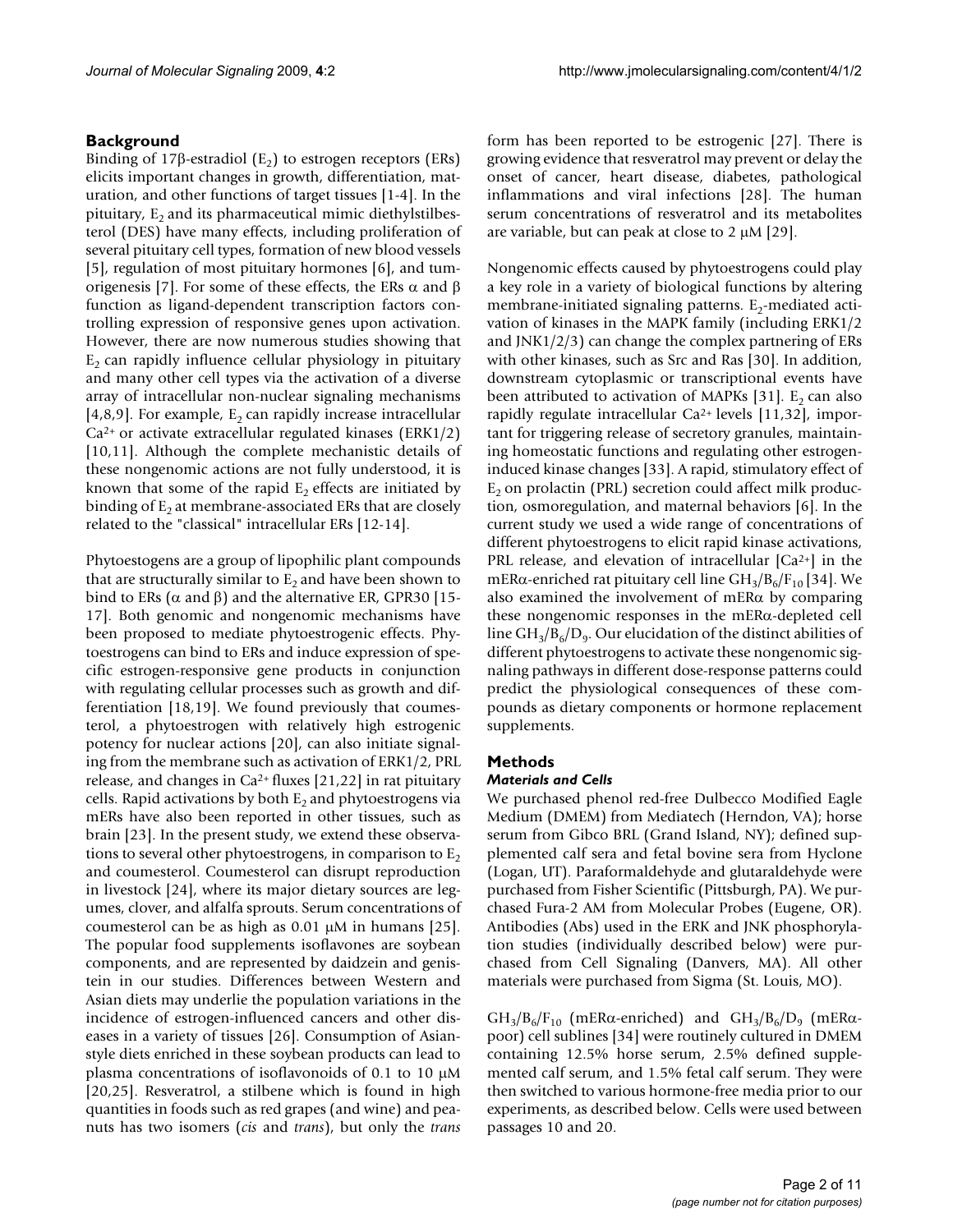#### *PRL release measured via RIA*

Cells  $(0.5-0.7 \times 10^6)$  were plated in poly-D-lysine-coated six-well plates. After serum deprivation in ITS defined medium [5 μg/mL insulin, 5 μg/mL transferring, 5 ng/mL sodium selenite, and 0.1% bovine serum albumin (BSA)] for 48 h, this medium was removed and DMEM/0.1% BSA was added with or without the appropriate estrogen or vehicle control (ethanol). The cells were incubated for 2 min and centrifuged at 4°C (350 × *g* for 5 min), then the supernatant was collected and stored at -20°C. The PRL concentrations were determined using components of the rat PRL RIA kit from the National Institute of Diabetes and Digestive and Kidney Disease and the National Hormone and Pituitary Program (Baltimore, MD). Briefly, RIA buffer [80% phosphate-buffered saline (PBS), 20% DMEM, 2% normal rabbit serum], 100 μL cold standard (rat PRL-RP-3) or unknown sample, rPRL-s-9 antiserum (final dilution of 1:437,500 in RIA buffer), and [125I]-rat-PRL (PerkinElmer, Wellesley, MA, USA; using 15,000 counts per tube diluted in RIA buffer) were combined and incubated with shaking overnight at 4°C. Anti-rabbit IgG (R-0881; Sigma) was added to a final dilution of 1:9, and the samples were incubated with shaking at RT for 2 h. One mL of polyethylene glycol solution [1.2 M polyethylene glycol (P-6667; Sigma), 50 mM Tris, pH 8.6] was then added, the samples were incubated with shaking at RT for 15 min, then centrifuged at  $4,000 \times g$  for 10 min at  $4^{\circ}$ C. The supernatant was decanted, and the pellet counted in a Wizard 1470 Gamma Counter (PerkinElmer, Boston, MA). The PRL concentration was then calculated and normalized to the crystal violet (CV) values estimating the number of cells in each well [35]. To perform the CV assay cells were stained with 0.1% CV solution and incubated at room temperature for 30 min, then washed with PBS and dried. The dye was then extracted with 10% acetic acid solution and read at  $A_{590}$  nm. These measurements (n = 6) were done in 3 different experiments on different days.

# *ERK and JNK assays*

We originally developed this assay to assess activated ERK 1/2 levels in fixed  $GH_3/B_6$  cell subclones [10], and subsequently adapted it to equivalent assays for JNK1/2/3. Briefly, cells were plated at a density of 10,000 cells/well in poly-D-lysine-coated 96-well plates. Growth media were replaced on the following day (for 48 h) with DMEM containing 1% charcoal-stripped (4×) serum (to deprive cells of steroids). Cells were then washed with DMEM once before the estrogens (or 0.0001% ethanol vehicle) were added for 5 (ERK) or 15 min (JNK). The cells were then fixed with 2% paraformaldehyde/0.2% picric acid at 4°C for 48 h. After fixation, the cells were permeabilized with PBS containing 2% BSA and 0.1% Triton X-100 for 1 h at RT, then washed 3× with PBS; primary antibody (Ab) against phosphorylated ERKS (Cell Signaling Technology, p-Thr202/Tyr204; 1:400 in PBS/1% BSA) or phosphorylated JNK (Cell Signaling Technology, p-Thr183/Tyr185; 1:500 in PBS/1% BSA) was then added. After overnight incubation at 4°C, the cells were washed 3× with PBS, and the biotin-conjugated secondary Ab (Vector Labs, Burlingame CA, 1:300) in PBS/1% BSA was added for 1 h at RT. The cells were again washed with PBS, incubated with Vectastain ABC-AP solution (Vector Labs) for 1 h at RT, and again washed 3× with PBS, followed by addition of Vectastain alkaline phosphatase substrate plus levamasole (an endogenous phosphatase inhibitor). Plates were incubated in the dark for 30 min at 37°C, and the signal for the phosphatase product *para*-nitrophenol was read at  $A_{405}$  in a model 1420 Wallac microplate reader (Perkin Elmer, Waltham, MA). The number of cells in each well was estimated by the CV assay and used to normalize phosphorylated enzyme values in individual wells. The experiments ( $n = 8$ ) were repeated at least 3 times using different passages of cells on different days.

# *Ca2+ imaging*

Cells were plated on poly-D-lysine-treated 35/22 mm glass-bottom dishes (Willco Wells, Amsterdam, Netherlands) at a density of 100,000 cells/mm3. After 48–72 h, the cells were incubated in serum-free DMEM for 12 h before being loaded with 2.5 μM of the Ca2+-sensitive fluorescent dye Fura-2 AM for 1 h at RT. They were then washed 3 times, and incubated at RT for 1–4 h before live Ca2+ imaging experiments. The physiological solution used for Fura-2 AM loading and live-cell imaging contained 150 mM NaCl, 5.5 mM KCl, 1 mM  $MgCl<sub>2</sub>$ , 4 mM CaCl<sub>2</sub>, 7 mM glucose, and 10 mM HEPES, pH 7.4.

The cell imaging setup included a Nikon 200E microscope with 40× SuperFluo lens and computer-controlled illumination system (Sutter Instruments, Novato, CA) equipped with a digital monochrome-cooled charge-coupled device Roper Coolsnap HQ camera (Roper Scientific, Tucson, AZ).

Fluorescent emissions at 510 nm were acquired from regions corresponding to a single cell with the MetaFluor software (Universal Imaging, Downington, PA) using dual 340 and 380 nm excitation mode. The average intensity of fluorescence in each region was used to estimate 340:380 ratios (R), reflecting [Ca2+].

MetaMorph (Universal Imaging, Downington, PA) and SigmaPlot (Systat Software, San Jose, CA) scientific software were used for conversion and analysis of acquired data. The AutoFit function of PeakFit software (Systat Software, San Jose, CA) with manual adjustments was used to quantitatively characterize Ca2+ oscillation amplitude, volume, and frequency in live cells. The peak threshold was chosen empirically as  $\Delta R \ge 0.05$ . Individual cells were considered responsive to hormone treatments when they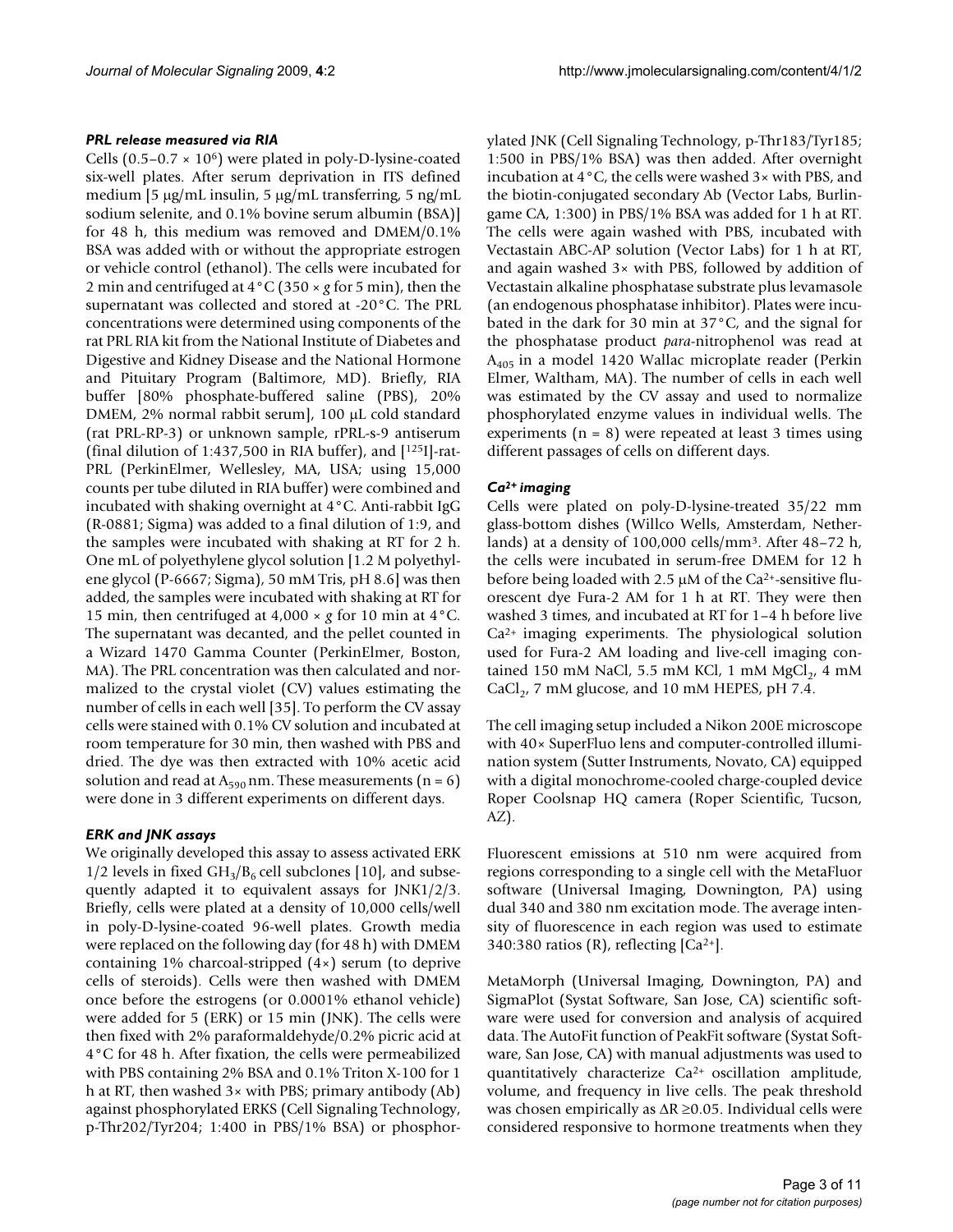demonstrated an increase in Ca2+ oscillation frequency compared to basal, showed at least 0.25 Ca2+ spikes per min as estimated over a 10 min time interval, and with a delay of no more than 10 min from the addition of each estrogen into the bath. Subsequent comparative analysis of cell responses was performed on these defined responsive cells only. The experiments were repeated using different passages of cells on different days. Ca2+ traces of at least 30 cells were examined for each condition.

#### *Statistics*

Data from MAPK assays and intracellular Ca<sup>2+</sup> measurements were analyzed by one-way analysis of variance (ANOVA) followed by multiple comparisons vs. control group (Holm-Sidak method for MAPK assay; Dunnett's and Duncan's method for intracellular Ca2+). The Sigma Stat 3 program (Systat Software, Inc.) was used for all statistical analysis, and significance was accepted at p < 0.05.

# **Results**

#### *PRL release caused by E<sub>2</sub> and different phytoestrogens (Figure 1)*

 $E<sub>2</sub>$  caused a rapid (2 min) PRL release in GH3/B6/F10 cells at concentrations of  $10^{-11}$  M– $10^{-7}$  M (except at  $10^{-10}$  M). Among the phytoestrogens, only coumesterol (at 10-11– 10-8 M concentrations) and daidezin (at 10-10–10-6 M concentrations, except 10-8 M) significantly increased PRL release. Note the interruption of effective doses by an ineffective dose, as we have seen previously [22,36]. Genistein and *trans*-resveratrol did not significantly change PRL release at any concentration tested. In Figure 1 and all following figures showing concentration ranges for responses, the horizontal bars on the graphs depict the range of concentration of these compounds that have been measured in human serum or urine.

# *Phosphorylation of ERK1/2 caused by E<sub>2</sub> and different phytoestrogens (Figure 2)*

 $E<sub>2</sub>$  and phytoestrogens activated ERK phosphorylation with unique concentration-dependent patterns. At concentrations of  $10^{-14}$ – $10^{-8}$  M (except  $10^{-10}$  M), E<sub>2</sub> caused a rapid activation of ERKs within 5 min. The maximum responses occurred at 10-13 and 10-9 M concentrations. Unlike E<sub>2</sub>, coumesterol and *trans*-resveratrol only increased phosphorylation of ERKs at one range of concentrations (10-12-10-10 M or  $10^{-12}$ -10<sup>-9</sup> M, respectively). Daidzein, like  $E_2$ , activated ERKs at  $10^{-11}$ – $10^{-7}$  M, but with slight shifts in effective doses. The closely related soy phytoestrogen genistein did not change phosphorylation of ERKs at any concentration examined.

# *Phosphorylation of JNK1/2/3 by E<sub>2</sub> and different phytoestrogens (Figure 3)*

All estrogens increased phosphorylation of a family of JNKs  $(1/2/3)$  within 15 minutes, with  $E<sub>2</sub>$  being the most



# **Figure 1**

**PRL release induced by phytoestrogens**. Measurements of PRL (by RIA) released into the media after 2 minutes of treatment with different concentrations of estrogens: estradiol (E<sub>2</sub>), coumesterol (Cou), daidzein (Dai), genistein (Gen), and *trans*-resveratrol (Res). The solid horizontal line indicates the range of serum and/or urine concentrations of each phytoestrogen found in humans.  $* = p < 0.05$  compared to vehicle treated-cells (Con).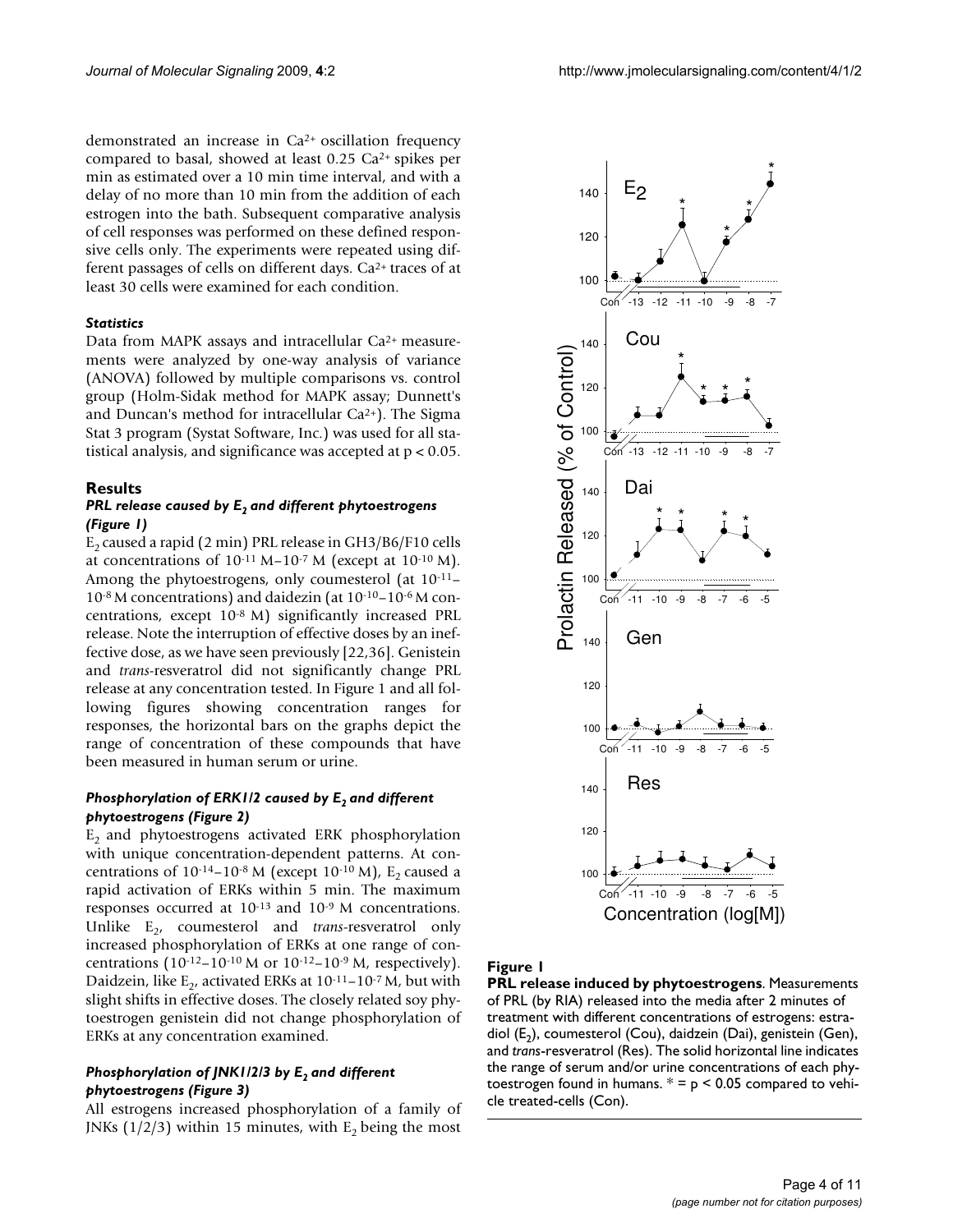



**ERK phosphorylation induced by phytoestrogens**. Quantitative plate assay measurements of phosphorylated ERKs 1 and 2 after 5 minutes of treatment with different concentrations of estrogens: estradiol  $(E_2)$ , coumesterol (Cou), daidzein (Dai), genistein (Gen), and *trans*-resveratrol (Res). The solid horizontal line indicates the range of serum and/or urine concentrations of each phytoestrogen found in humans.  $* = p < 0.05$  compared to vehicle treated-cells (Con).

# Figure 3

**JNK phosphorylation induced by phytoestrogens**. Quantitative plate assays of phosphorylated JNKs 1, 2 and 3 after 15 minutes of treatment with different concentrations of estrogens: estradiol  $(E_2)$ , coumesterol (Cou), daidzein (Dai), genistein (Gen), and *trans*-resveratrol (Res). The solid horizontal line indicates the range of serum and/or urine concentrations of each phytoestrogen found in humans.  $* = p <$ 0.05 compared to vehicle treated-cells (Con).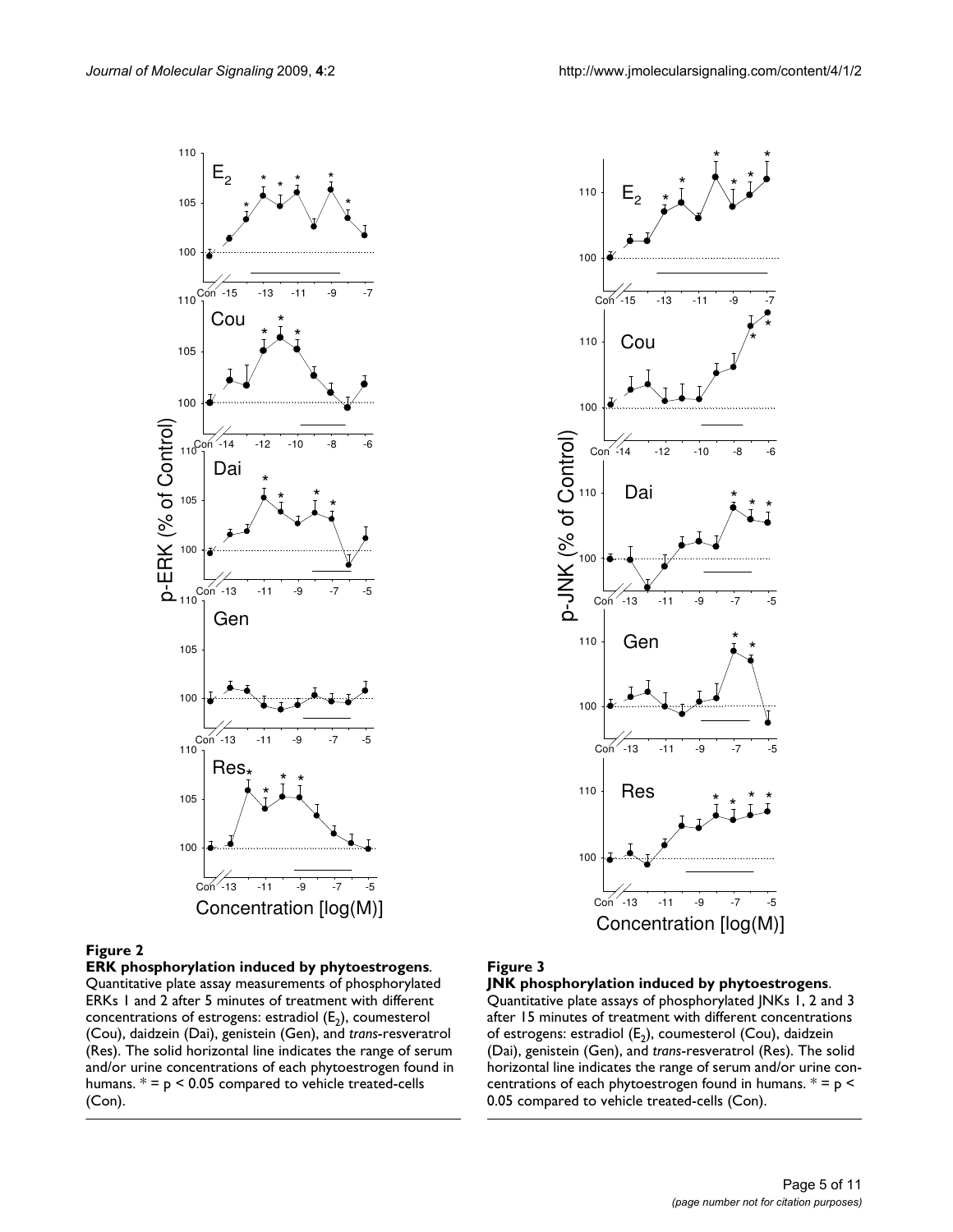

#### **Figure 4**

**Percentage of cells showing Ca2+ influx triggered by phytoestrogens**. Fura-2 analyses of the percentage of cells showing a  $Ca<sup>2+</sup>$  influx response to treatment with different concentrations of estrogens: estradiol  $(E_2)$ , coumesterol (Cou), daidzein (Dai), genistein (Gen), and *trans*-resveratrol (Res). The solid horizontal line indicates the range of serum and/or urine concentrations of each phytoestrogen found in humans.  $* = p < 0.05$  compared to vehicle-treated cells (Con).

potent at this activity (responding at concentrations as low as 10-13 M). However, again a single intermittent concentration (10-11 M) did not show a significant elevation. Coumesterol, daidzein, genistein, and *trans*-resveratrol increased phosphorylation of JNKs maximally only in the higher concentration ranges (10<sup>-8</sup>–10<sup>-6</sup> M).

#### *E2 and different phytoestrogens cause Ca2+ influx*

Approximately 20–40% of the cells showed Ca2+ influx in response to  $E<sub>2</sub>$  treatment regardless of the concentration  $(10^{-15}-10^{-9}$  M) used (Figure 4); a similar range of cells responded to coumesterol treatment (10-10–10-7 M), but with larger variations between concentrations. Coumesterol caused Ca2+ influx in the highest number of cells (60%) at the highest concentration (10-7 M). For daidzein, only the 10-8–10-7 M treatments caused 20–40% of cells to respond. For genistein, only the 10-9 M and 10-7 M concentrations caused Ca2+ influx in 20–40% of cells, but not the intervening 10-8 M concentration.*Trans*-resveratrol at concentrations of  $10^{-10} - 10^{-7}$  M caused Ca<sup>2+</sup> influx in only ~20% of cells, again with an intervening lack of response at  $10^{-9}$  M. Treatments with both E<sub>2</sub> (at  $10^{-15}$ -10<sup>-9</sup> M) and coumesterol (at  $10^{-10} - 10^{-7}$  M) significantly increased the  $Ca<sup>2+</sup>$  oscillation frequency from 0.4 to 1.5 per min at all concentrations examined (Figure 5). Daidzein, genistein, and *trans*-resveratrol also increased Ca<sup>2+</sup> oscillation frequencies at most, but not all concentrations tested. Again, some intermittent concentrations were not effective. The total volume of the  $Ca^{2+}$  influx was measured by adding together the total areas under the in Ca2+ curves for 10 min after treatments (Figure 6). All estrogens caused an increase. For both  $E_2$  and coumesterol this increase was seen at all concentrations examined. Daidzein, genistein, and *trans*-resveratrol responded at many but not all concentrations, again demonstrating the non-monotonic nature of the responses.

# *Rapid nongenomic responses to phytoestrogens and E<sub>2</sub> are mediated via the mER*α *(Figure 7)*

GH<sub>3</sub> cell sublines with low ( $D_9$ ) or enriched ( $F_{10}$ ) levels of mERα [34,37] showed the expected results for a response dependent upon mERα. The most effective concentrations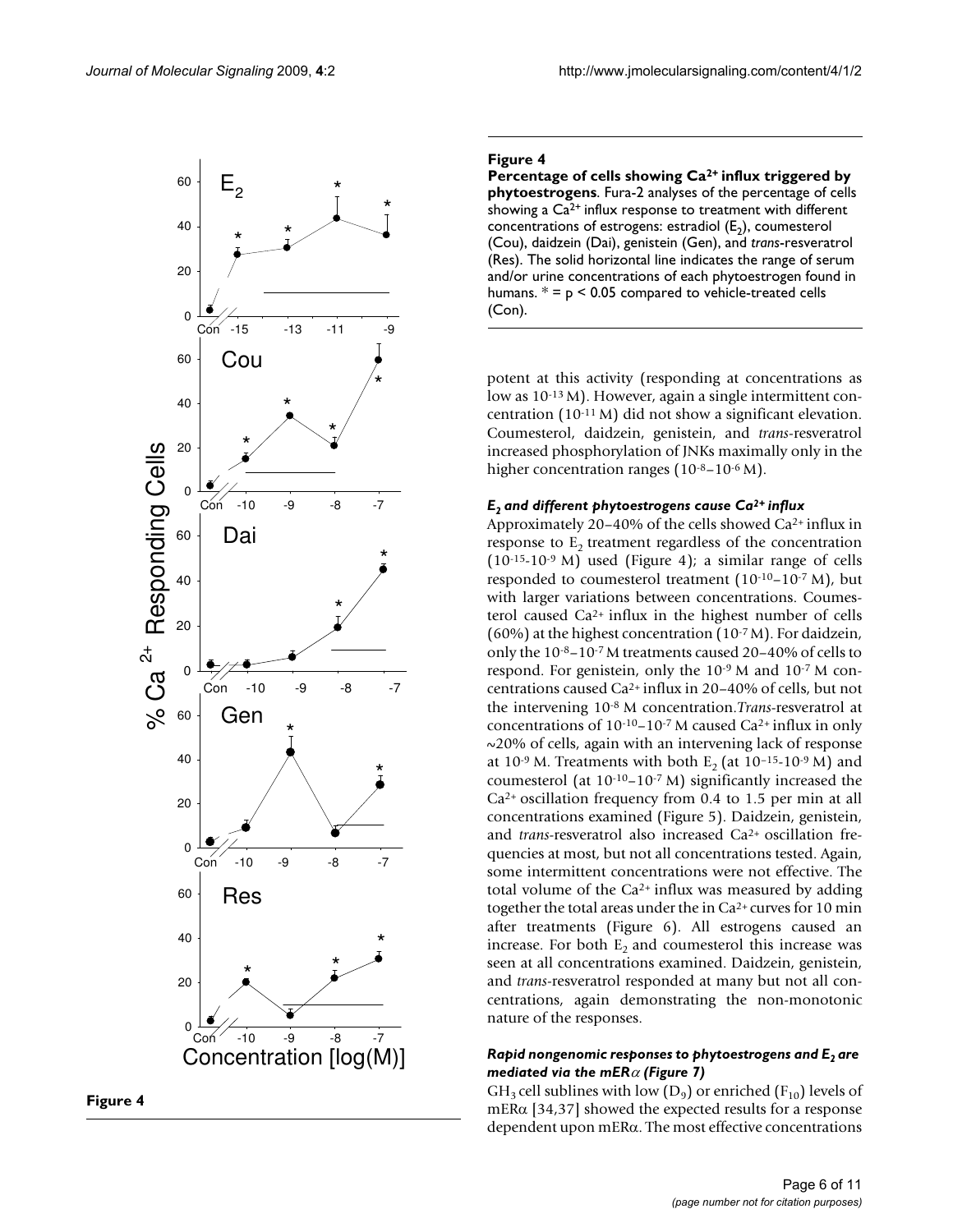



**Effects of phytoestrogens on Ca2+ oscillation**. Fura-2 measurements of Ca<sup>2+</sup> oscillation frequency in cells treated with different concentrations of estrogens: estradiol  $(E_2)$ , coumesterol (Cou), daidzein (Dai), genistein (Gen), and *trans*-resveratrol (Res). The solid horizontal line indicates the range of serum and/or urine concentrations of each phytoestrogen found in humans.  $* = p < 0.05$  compared to vehicletreated cells (Con).

#### Figure 6

**Effects of phytoestrogens on Ca2+ entry volume**. Fura-2 analyses of the total  $Ca^{2+}$  influx (total area under the  $Ca^{2+}$ curves) in cells treated with different concentrations of estrogens: estradiol  $(E_2)$ , coumesterol (Cou), daidzein (Dai), genistein (Gen), and *trans*-resveratrol (Res). The solid horizontal line indicates the range of serum and/or urine concentrations of each phytoestrogen found in humans.  $* = p < 0.05$ compared to vehicle-treated cells (Con).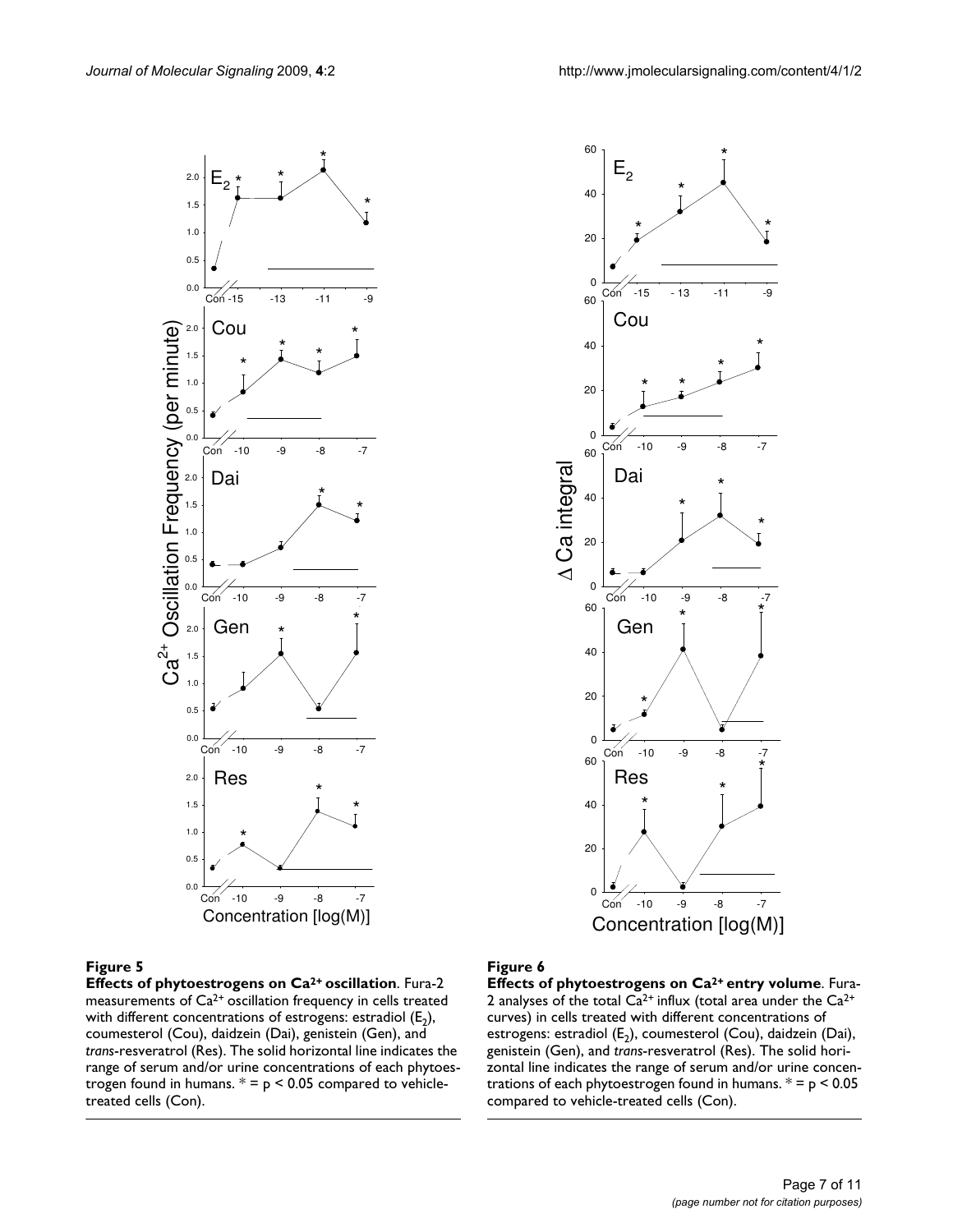

**Involvement of mER**α **in nongenomic effects by phytoestrogens**. Comparison of mER $\alpha$ -depleted subclone  $D_{\alpha}$ (open bars) with mER $\alpha$ -enriched subclone F<sub>10</sub> cells (solid bars) treated with different estrogens: estradiol  $(E_2)$ , coumesterol (Cou), daidzein (Dai), genistein (Gen), and *trans*resveratrol (Res). (A) PRL released, (B) ERK activation, (C) JNK activation, and (D) % of cells showing  $Ca^{2+}$  influx.  $* = p <$ 0.05 compared to vehicle-treated cells (Con).

for each compound for each of the measured responses (PRL release, phosphorylation of ERKs, phosphorylation of JNKs, and percentage of cells showing a Ca2+ response) was used (see Figures 1, 2, 3, 4, 5, 6); each phytoestrogen that had previously evoked a response in  $F_{10}$  cells did here as well. However,  $D<sub>9</sub>$  cells could not respond, as expected. Regardless of subclone lineage, the cells are spontaneously active, and respond with a complete  $Ca^{2+}$  response upon KCl depolarization [11]. We also demonstrated that the mERα-dependence for kinase activations affected only the response to estrogens, as 20 nM TPA (phorbol 12-myristate 13-acetate) caused phosphorylation of ERKs and JNKs for both sublines, regardless of mERα status.

# **Discussion**

Rapid non-genomic effects caused by  $E<sub>2</sub>$  are now well documented in various tissues [9,23,38]; however, those caused by phytoestrogens are little studied. Here we examined the estrogenic activity of four different phytoestrogens commonly available in foods and as food supplements, and demonstrated their abilities to mediate nongenomic actions (rapid PRL release, phosphorylation of ERKs and JNKs, and rapid increases of intracellular Ca2+ levels) in a rat pituitary tumor cell line. We also established a role for mERα in these rapid effects by phytoestrogens by using sublines enriched and depleted for mERα.

Like  $E<sub>2</sub>$ , coumesterol and daidzein elicited PRL release at low concentrations, such as those easily attainable in human diets [20,25,27,39]. However, genistein and *trans*resveratrol were ineffective at all concentrations examined for this response. Although daidzein and genistein are from the same food source and are similar in structure, they bind to ERs with different affinities [40]. Genistein also has effects that are not mediated through ERs, such as inhibition of tyrosine kinases [41], which could alter these signaling pathways through a complex web of signaling interactions. *Trans*-resveratrol can also activate AMPactivated enzymes during caloric restriction [42], and may therefore also initiate other signaling cascades that would impact the signaling machinery that we have focused on here. Thus other responses to these compounds not mediated by ERs could also come into play, depending upon the specific concentrations, and so influence many of the dose-response curves shown here that appear to be nontraditional in shape. It is now becoming commonly accepted that the "web" of signaling outside the focus of individual measurements must be considered when examining these types of responses.

MAPKs control many aspects of mammalian cellular physiology, including cell growth, differentiation and apoptosis. They are well known for responding to mitogens, growth factors (such as epidermal growth factor), and stress [31,43]. We recently demonstrated that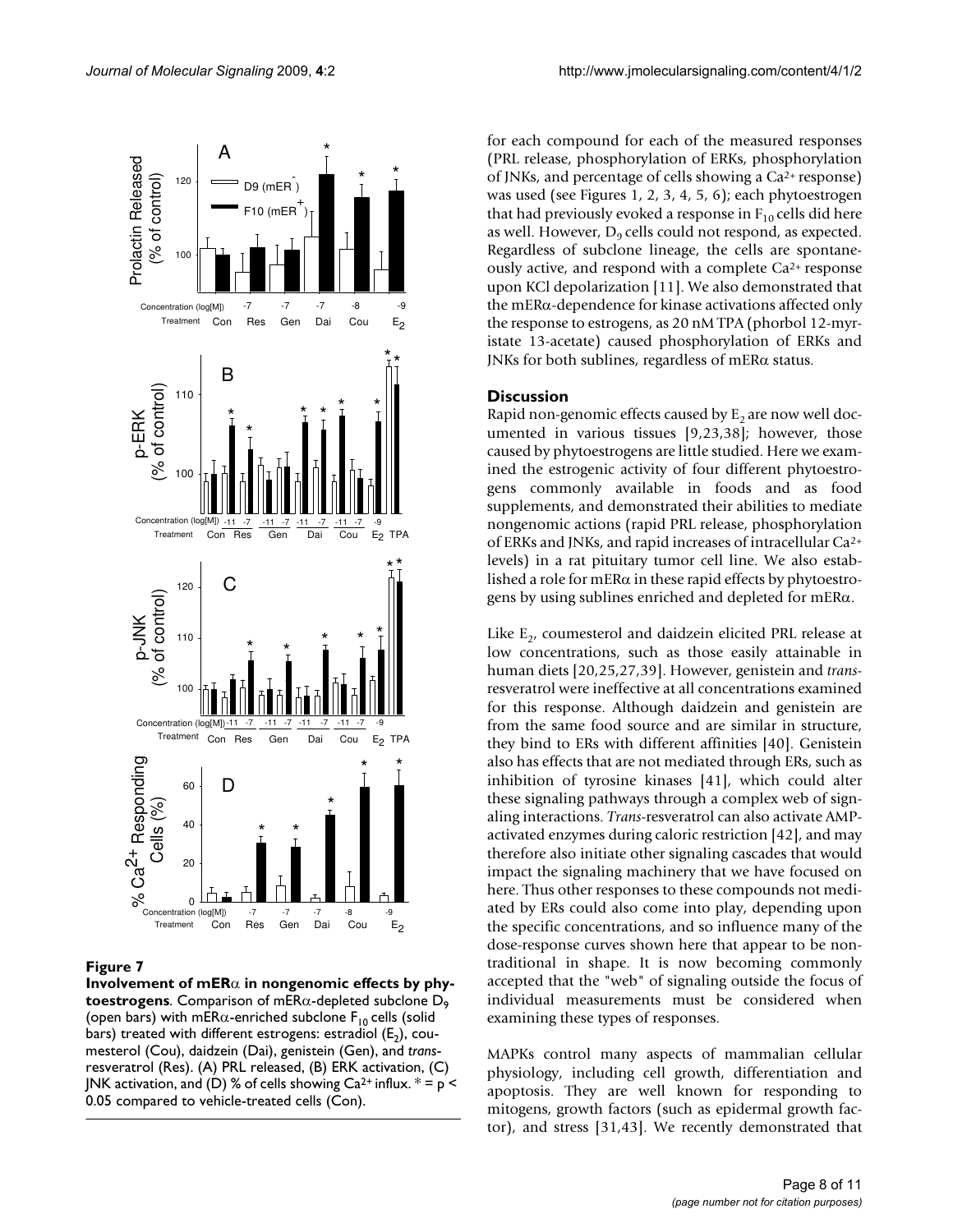other estrogens (both physiological and environmental) can rapidly activate ERKs via mERα and non-genomic pathways in  $GH_3/B_6/F_{10}$  cells [11,21]. Now several examples from another class of estrogens examined here, phytoestrogens, also increased phosphorylation of ERKs, similar to E<sub>2</sub>. *Trans*-resveratrol had previously been shown to activate ERKs in endothelial cells [44]. Compared to  $E_2$ , which phosphorylated JNKs at sub-picomolar concentrations, these phytoestrogens were less potent, but the activating concentrations required were still well within dietary intake ranges  $(10^{-8}-10^{-7} \text{ M})$ . Activating these MAPKs could lead to changes in both of the opposing effects of cell replication or apoptosis in pituitary cells, depending upon concentrations and combinations, but the precise roles for each of these MAPKs are still unclear [45,46]. It is interesting that the responses of ERKs and JNKs had different sensitivities to this group of estrogens, with JNKs only responding at higher concentrations. If these enzymes were to function differentially in proliferative vs. apoptotic pathways, then such a change in the balance of these competing functions could have profound effects on cell number.

The comparisons between estrogenic compounds' control of intracellular Ca2+ levels were more complex. Most of the phytoestrogens evoked  $E_2$ -like numbers of responding cells, Ca2+ oscillation frequencies, and influx volumes, though  $E<sub>2</sub>$  and coumesterol were more potent. Nevertheless, the effective concentration ranges of phytoestrogens were those found in human serum or urine. Because Ltype Ca2+ channel blockers abrogate coumesterol-induced Ca  $^{2+}$  influx and PRL release [22], other phytoestrogens may do so via the same receptors and mechanisms. Sorting out the exact mechanisms will require using techniques such as patch-clamp recording of Ca2+ currents.

The non-monotonic characteristics of these responses were similar to those we have reported earlier for other estrogens, both physiological and estrogenic environmental contaminants [22,36]. As there are currently disputes in the literature about the effects of phytoestrogens, it is important to study their effects over a wide range of concentrations. These unique dose-response patterns suggest that multiple signaling pathways, receptor couplings, or activations of competing kinases/phosphatases could be involved [6,47,48]. Phytoestrogen exposures and the resulting plasma concentrations vary substantially across human populations and individuals [49] because of genetic variations, differences in dietary intake, and local differences in the phytoestrogen content in plants. The bioavailability of processed phytoestrogens in the gut is also quite different; for example, the total plasma levels of isoflavonoids and lignans in humans range from 10–400 nM, and plasma levels can peak at 2 μM within a few hours of food consumption. There are also reports of individual variations in tissue accumulation of these phytoestrogens such as in prostate [50], and sex variations (female rats show 2.5 times higher concentrations of genistein in liver than males [51] administered the same amounts). These considerations may be important for dosing amounts and schedules if these compounds are to be used effectively as therapeutics.

# **Conclusion**

Phytoestrogens have rapid and relatively potent nongenomic effects on pituitary cells, apparently mediated via mERα. The concentrations required to activate these effects could easily be attained by dietary levels, and are lower than those required to activate genomic mechanisms. Further knowledge of the multiple factors affecting these responses should include comprehensive examination of the multiple intersecting signaling pathways likely to be evoked. Their usefulness as safe, effective, and inexpensive estrogen replacement therapeutics will have to be carefully considered for each compound individually, as well as how they act in combinations with other dietary, endogenous, and environmental estrogens. Since PRLsecreting adenomas are the most prevalent form of pituitary tumors in human and they contain high levels of  $ER\alpha$ mRNA and protein [52], these studies may have implications for the influence of phytoestrogens on the behavior of both normal and tumor tissues.

# **Competing interests**

The authors declare that they have no competing interests.

# **Authors' contributions**

YJJ carried out the PRL and kinase experiments in these studies. MYK performed the experiments on intracellular  $Ca<sup>2+</sup>$ . All authors participated in the design and analyses of the studies, and wrote, read, and approved the final manuscript.

# **Acknowledgements**

This study was supported by a grant from American Institute for Cancer Research. We thank Dr. David Konkel for his expert scientific editing of our manuscript.

#### **References**

- 1. McEwen BS, Alves SE: **[Estrogen actions in the central nervous](http://www.ncbi.nlm.nih.gov/entrez/query.fcgi?cmd=Retrieve&db=PubMed&dopt=Abstract&list_uids=10368772) [system.](http://www.ncbi.nlm.nih.gov/entrez/query.fcgi?cmd=Retrieve&db=PubMed&dopt=Abstract&list_uids=10368772)** *Endocr Rev* 1999, **20:**279-307.
- 2. Teede HJ: **[Sex hormones and the cardiovascular system:](http://www.ncbi.nlm.nih.gov/entrez/query.fcgi?cmd=Retrieve&db=PubMed&dopt=Abstract&list_uids=17581228) [effects on arterial function in women.](http://www.ncbi.nlm.nih.gov/entrez/query.fcgi?cmd=Retrieve&db=PubMed&dopt=Abstract&list_uids=17581228)** *Clin Exp Pharmacol Physiol* 2007, **34:**672-676.
- 3. Turner RT, Riggs BL, Spelsberg TC: **[Skeletal effects of estrogen.](http://www.ncbi.nlm.nih.gov/entrez/query.fcgi?cmd=Retrieve&db=PubMed&dopt=Abstract&list_uids=8076582)** *Endocr Rev* 1994, **15:**275-300.
- 4. Watson CS, Gametchu B: **[Membrane-initiated steroid actions](http://www.ncbi.nlm.nih.gov/entrez/query.fcgi?cmd=Retrieve&db=PubMed&dopt=Abstract&list_uids=9893163) [and the proteins that mediate them.](http://www.ncbi.nlm.nih.gov/entrez/query.fcgi?cmd=Retrieve&db=PubMed&dopt=Abstract&list_uids=9893163)** *Proc Soc Exp Biol Med* 1999, **220:**9-19.
- 5. Elias KA, Weiner RI: **[Direct arterial vascularization of estro](http://www.ncbi.nlm.nih.gov/entrez/query.fcgi?cmd=Retrieve&db=PubMed&dopt=Abstract&list_uids=6589610)[gen-induced prolactin-secreting anterior pituitary tumors.](http://www.ncbi.nlm.nih.gov/entrez/query.fcgi?cmd=Retrieve&db=PubMed&dopt=Abstract&list_uids=6589610)** *Proc Natl Acad Sci USA* 1984, **81:**4549-4553.
- 6. Sarkar DK, Hentges ST, De A, Reddy RH: **[Hormonal control of](http://www.ncbi.nlm.nih.gov/entrez/query.fcgi?cmd=Retrieve&db=PubMed&dopt=Abstract&list_uids=9696884) [pituitary prolactin-secreting tumors.](http://www.ncbi.nlm.nih.gov/entrez/query.fcgi?cmd=Retrieve&db=PubMed&dopt=Abstract&list_uids=9696884)** *Front Biosci* 1998, **3:**d934-d943.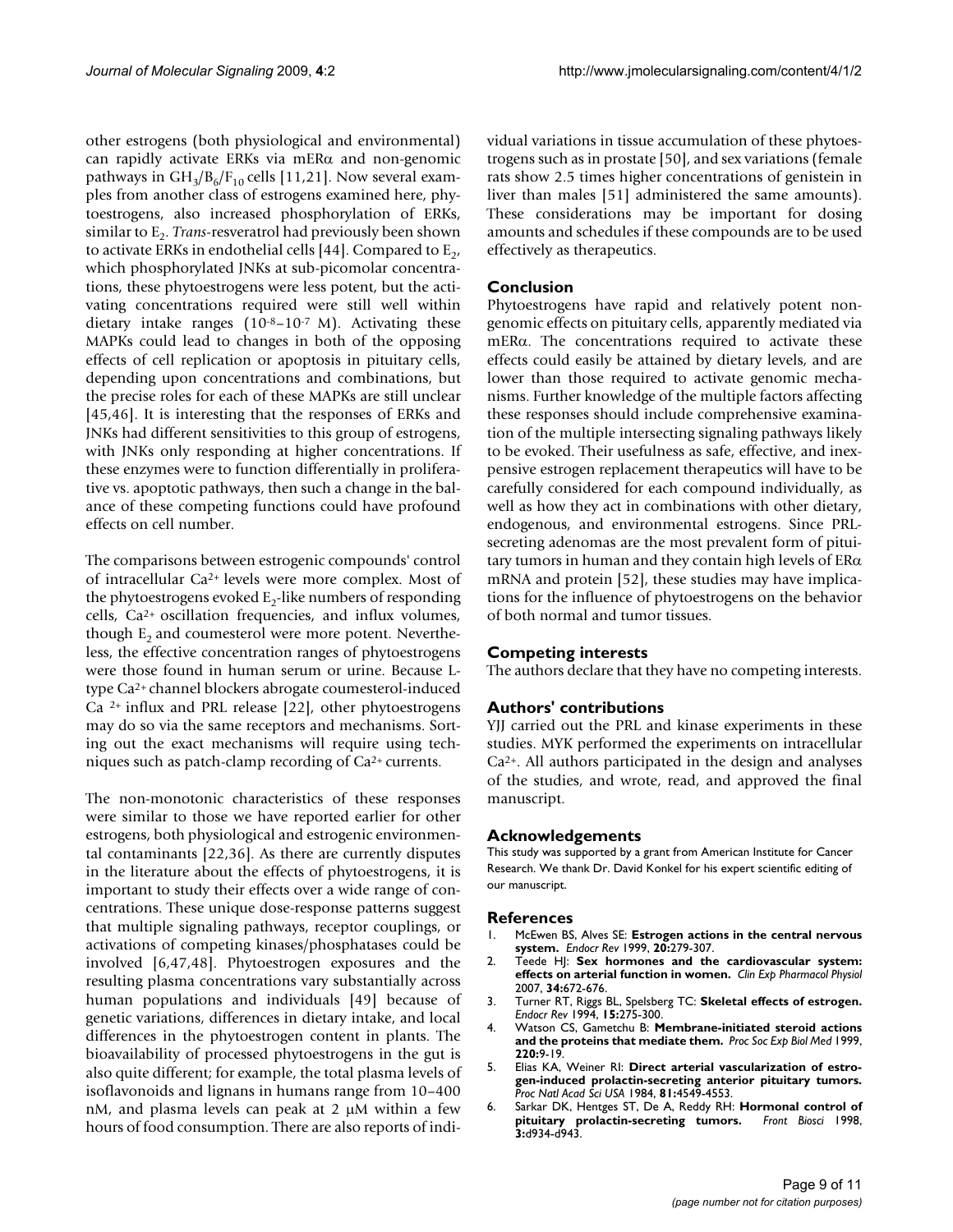- 7. Gorski J, Wendell D, Gregg D, Chun TY: **Estrogens and the genetic control of tumor growth. [Review] [23 refs].** *Progress in Clinical & Biological Research* 1997, **396:**233-243.
- 8. Ho KJ, Liao JK: **[Nonnuclear actions of estrogen.](http://www.ncbi.nlm.nih.gov/entrez/query.fcgi?cmd=Retrieve&db=PubMed&dopt=Abstract&list_uids=12482819)** *Arterioscler Thromb Vasc Biol* 2002, **22:**1952-1961.
- 9. Watson CS: **Membrane Steroid Receptors.** In *The Identities of Membrane Steroid Receptors* Edited by: Watson CS. Boston: Kluwer Academic Publishers; 2003:xi-xiv.
- 10. Bulayeva NN, Gametchu B, Watson CS: **[Quantitative measure](http://www.ncbi.nlm.nih.gov/entrez/query.fcgi?cmd=Retrieve&db=PubMed&dopt=Abstract&list_uids=15072920)[ment of estrogen-induced ERK 1 and 2 activation via multi](http://www.ncbi.nlm.nih.gov/entrez/query.fcgi?cmd=Retrieve&db=PubMed&dopt=Abstract&list_uids=15072920)[ple membrane-initiated signaling pathways.](http://www.ncbi.nlm.nih.gov/entrez/query.fcgi?cmd=Retrieve&db=PubMed&dopt=Abstract&list_uids=15072920)** *Steroids* 2004, **69:**181-192.
- 11. Bulayeva NN, Wozniak A, Lash LL, Watson CS: **[Mechanisms of](http://www.ncbi.nlm.nih.gov/entrez/query.fcgi?cmd=Retrieve&db=PubMed&dopt=Abstract&list_uids=15494610) [membrane estrogen receptor-{alpha}-mediated rapid stim](http://www.ncbi.nlm.nih.gov/entrez/query.fcgi?cmd=Retrieve&db=PubMed&dopt=Abstract&list_uids=15494610)ulation of Ca2+ levels and prolactin release in a pituitary cell [line.](http://www.ncbi.nlm.nih.gov/entrez/query.fcgi?cmd=Retrieve&db=PubMed&dopt=Abstract&list_uids=15494610)** *Am J Physiol Endocrinol Metab* 2005, **288:**E388-E397.
- 12. Chen Z, Yuhanna IS, Galcheva-Gargova Z, Karas RH, Mendelsohn RE, Shaul PW: **[Estrogen receptor alpha mediates the nongenomic](http://www.ncbi.nlm.nih.gov/entrez/query.fcgi?cmd=Retrieve&db=PubMed&dopt=Abstract&list_uids=9927501) [activation of endothelial nitric oxide synthase by estrogen.](http://www.ncbi.nlm.nih.gov/entrez/query.fcgi?cmd=Retrieve&db=PubMed&dopt=Abstract&list_uids=9927501)** *Journal of Clinical Investigation* 1999, **103:**401-406.
- 13. Levin ER: **[Cellular Functions of the Plasma Membrane Estro](http://www.ncbi.nlm.nih.gov/entrez/query.fcgi?cmd=Retrieve&db=PubMed&dopt=Abstract&list_uids=10511697)[gen Receptor.](http://www.ncbi.nlm.nih.gov/entrez/query.fcgi?cmd=Retrieve&db=PubMed&dopt=Abstract&list_uids=10511697)** *Trends Endocrinol Metab* 1999, **10:**374-377.
- 14. Norfleet AM, Thomas ML, Gametchu B, Watson CS: **Estrogen receptor-**α **detected on the plasma membrane of aldehyde**fixed GH3/B6/F10 rat pituitary cells by enzyme-linked immu-<br>nocytochemistry **PMCID:10433242.** Endocr 1999, **nocytochemistry PMCID:10433242.** *Endocr* 1999, **140:**3805-3814.
- 15. Harris DM, Besselink E, Henning SM, Go VLW, Heber D: **[Phytoes](http://www.ncbi.nlm.nih.gov/entrez/query.fcgi?cmd=Retrieve&db=PubMed&dopt=Abstract&list_uids=16118406)[trogens Induce Differential Estrogen Receptor Alpha- or](http://www.ncbi.nlm.nih.gov/entrez/query.fcgi?cmd=Retrieve&db=PubMed&dopt=Abstract&list_uids=16118406) Beta-Mediated Responses in Transfected Breast Cancer [Cells.](http://www.ncbi.nlm.nih.gov/entrez/query.fcgi?cmd=Retrieve&db=PubMed&dopt=Abstract&list_uids=16118406)** *Exp Biol Med (Maywood)* 2005, **230(8):**558-568.
- 16. Maggiolini M, Vivacqua A, Fasanella G, Recchia AG, Sisci D, Pezzi V, *et al.*: **[The G protein-coupled receptor GPR30 mediates c-fos](http://www.ncbi.nlm.nih.gov/entrez/query.fcgi?cmd=Retrieve&db=PubMed&dopt=Abstract&list_uids=15090535) [up-regulation by 17beta-estradiol and phytoestrogens in](http://www.ncbi.nlm.nih.gov/entrez/query.fcgi?cmd=Retrieve&db=PubMed&dopt=Abstract&list_uids=15090535) [breast cancer cells.](http://www.ncbi.nlm.nih.gov/entrez/query.fcgi?cmd=Retrieve&db=PubMed&dopt=Abstract&list_uids=15090535)** *J Biol Chem* 2004, **279:**27008-27016.
- 17. Whitten PL, Lewis C, Russell E, Naftolin F: **[Phytoestrogen influ](http://www.ncbi.nlm.nih.gov/entrez/query.fcgi?cmd=Retrieve&db=PubMed&dopt=Abstract&list_uids=7892301)[ences on the development of behavior and gonadotropin](http://www.ncbi.nlm.nih.gov/entrez/query.fcgi?cmd=Retrieve&db=PubMed&dopt=Abstract&list_uids=7892301) [function.](http://www.ncbi.nlm.nih.gov/entrez/query.fcgi?cmd=Retrieve&db=PubMed&dopt=Abstract&list_uids=7892301)** *Proc Soc Exp Biol Med* 1995, **208(1):**82-86.
- 18. Shutt DA, Cox RI: **[Steroid and phyto-oestrogen binding to](http://www.ncbi.nlm.nih.gov/entrez/query.fcgi?cmd=Retrieve&db=PubMed&dopt=Abstract&list_uids=5015385) [sheep uterine receptors in vitro.](http://www.ncbi.nlm.nih.gov/entrez/query.fcgi?cmd=Retrieve&db=PubMed&dopt=Abstract&list_uids=5015385)** *J Endocrinol* 1972, **52:**299-310.
- 19. Zava DT, Duwe G: **[Estrogenic and antiproliferative properties](http://www.ncbi.nlm.nih.gov/entrez/query.fcgi?cmd=Retrieve&db=PubMed&dopt=Abstract&list_uids=8970179) [of genistein and other flavenoids in human breast cancer](http://www.ncbi.nlm.nih.gov/entrez/query.fcgi?cmd=Retrieve&db=PubMed&dopt=Abstract&list_uids=8970179) [cells in vitro.](http://www.ncbi.nlm.nih.gov/entrez/query.fcgi?cmd=Retrieve&db=PubMed&dopt=Abstract&list_uids=8970179)** *Nutr Cancer* 1997, **27:**31-40.
- 20. Whitten PL, Patisaul HB: **[Cross-species and interassay compari](http://www.ncbi.nlm.nih.gov/entrez/query.fcgi?cmd=Retrieve&db=PubMed&dopt=Abstract&list_uids=11250801)[sons of phytoestrogen action \[Review\].](http://www.ncbi.nlm.nih.gov/entrez/query.fcgi?cmd=Retrieve&db=PubMed&dopt=Abstract&list_uids=11250801)** *Environ Health Perspect* 2001, **109:**5-20.
- 21. Bulayeva NN, Watson CS: **[Xenoestrogen-induced ERK 1 and 2](http://www.ncbi.nlm.nih.gov/entrez/query.fcgi?cmd=Retrieve&db=PubMed&dopt=Abstract&list_uids=15531431) [activation via multiple membrane-initiated signaling path](http://www.ncbi.nlm.nih.gov/entrez/query.fcgi?cmd=Retrieve&db=PubMed&dopt=Abstract&list_uids=15531431)[ways.](http://www.ncbi.nlm.nih.gov/entrez/query.fcgi?cmd=Retrieve&db=PubMed&dopt=Abstract&list_uids=15531431)** *Environ Health Perspect* 2004, **112:**1481-1487.
- 22. Wozniak AL, Bulayeva NN, Watson CS: **[Xenoestrogens at pico](http://www.ncbi.nlm.nih.gov/entrez/query.fcgi?cmd=Retrieve&db=PubMed&dopt=Abstract&list_uids=15811834)[molar to nanomolar concentrations trigger membrane](http://www.ncbi.nlm.nih.gov/entrez/query.fcgi?cmd=Retrieve&db=PubMed&dopt=Abstract&list_uids=15811834) estrogen receptor-alpha-mediated Ca2+ fluxes and prolactin [release in GH3/B6 pituitary tumor cells.](http://www.ncbi.nlm.nih.gov/entrez/query.fcgi?cmd=Retrieve&db=PubMed&dopt=Abstract&list_uids=15811834)** *Environ Health Perspect* 2005, **113:**431-439.
- 23. Belcher SM, Zsarnovszky A: **[Estrogenic actions in the brain:](http://www.ncbi.nlm.nih.gov/entrez/query.fcgi?cmd=Retrieve&db=PubMed&dopt=Abstract&list_uids=11602649) [estrogen, phytoestrogens, and rapid intracellular signaling](http://www.ncbi.nlm.nih.gov/entrez/query.fcgi?cmd=Retrieve&db=PubMed&dopt=Abstract&list_uids=11602649) [mechanisms.](http://www.ncbi.nlm.nih.gov/entrez/query.fcgi?cmd=Retrieve&db=PubMed&dopt=Abstract&list_uids=11602649)** *J Pharmacol Exp Ther* 2001, **299:**408-414.
- Bickoff EM, Booth AN, Lyman RL, Livingston AL, Thompson CR, Deeds F: **[Coumestrol, a new estrogen isolated from forage](http://www.ncbi.nlm.nih.gov/entrez/query.fcgi?cmd=Retrieve&db=PubMed&dopt=Abstract&list_uids=13486041) [crops.](http://www.ncbi.nlm.nih.gov/entrez/query.fcgi?cmd=Retrieve&db=PubMed&dopt=Abstract&list_uids=13486041)** *Science* 1957, **126:**969-970.
- 25. Mustafa AM, Malintan NT, Seelan S, Zhan Z, Mohamed Z, Hassan J, *et al.*: **Phytoestrogens levels determination in the cord blood from Malaysia rural and urban populations.** *Toxicology and Applied Pharmacology* 2007, **222:**25-32.
- 26. Adlercreutz H: **[Phytoestrogens: epidemiology and a possible](http://www.ncbi.nlm.nih.gov/entrez/query.fcgi?cmd=Retrieve&db=PubMed&dopt=Abstract&list_uids=8593855) [role in cancer protection. \[Review\].](http://www.ncbi.nlm.nih.gov/entrez/query.fcgi?cmd=Retrieve&db=PubMed&dopt=Abstract&list_uids=8593855)** *Environ Health Perspect* 1995, **103(Suppl 7):**103-112.
- 27. Gehm BD, McAndrews JM, Chien PY, Jameson JL: **[Resveratrol, a](http://www.ncbi.nlm.nih.gov/entrez/query.fcgi?cmd=Retrieve&db=PubMed&dopt=Abstract&list_uids=9391166) [polyphenolic compound found in grapes and wine, is an ago](http://www.ncbi.nlm.nih.gov/entrez/query.fcgi?cmd=Retrieve&db=PubMed&dopt=Abstract&list_uids=9391166)[nist for the estrogen receptor.](http://www.ncbi.nlm.nih.gov/entrez/query.fcgi?cmd=Retrieve&db=PubMed&dopt=Abstract&list_uids=9391166)** *Proc Natl Acad Sci USA* 1997, **94:**14138-14143.
- 28. Baur JA, Sinclair DA: **[Therapeutic potential of resveratrol: the](http://www.ncbi.nlm.nih.gov/entrez/query.fcgi?cmd=Retrieve&db=PubMed&dopt=Abstract&list_uids=16732220) [in vivo evidence.](http://www.ncbi.nlm.nih.gov/entrez/query.fcgi?cmd=Retrieve&db=PubMed&dopt=Abstract&list_uids=16732220)** *Nat Rev Drug Discov* 2006, **5:**493-506.
- 29. Walle T, Hsieh F, DeLegge MH, Oatis JE Jr, Walle UK: **[High absorp](http://www.ncbi.nlm.nih.gov/entrez/query.fcgi?cmd=Retrieve&db=PubMed&dopt=Abstract&list_uids=15333514)[tion but very low bioavailability of oral resveratrol in](http://www.ncbi.nlm.nih.gov/entrez/query.fcgi?cmd=Retrieve&db=PubMed&dopt=Abstract&list_uids=15333514) [humans.](http://www.ncbi.nlm.nih.gov/entrez/query.fcgi?cmd=Retrieve&db=PubMed&dopt=Abstract&list_uids=15333514)** *Drug Metab Dispos* 2004, **32:**1377-1382.
- 30. Wong CW, McNally C, Nickbarg E, Komm BS, Cheskis BJ: **Estrogen receptor-interacting protein that modulates its nongenomic activity-crosstalk with Src/Erk phosphorylation cascade.** *Proceedings of the National Academy of Sciences USA* 2002, **99:**14783-14788.
- 31. Pearson G, Robinson F, Beers GT, Xu BE, Karandikar M, Berman K, *et al.*: **[Mitogen-activated protein \(MAP\) kinase pathways: reg](http://www.ncbi.nlm.nih.gov/entrez/query.fcgi?cmd=Retrieve&db=PubMed&dopt=Abstract&list_uids=11294822)**[ulation and physiological functions.](http://www.ncbi.nlm.nih.gov/entrez/query.fcgi?cmd=Retrieve&db=PubMed&dopt=Abstract&list_uids=11294822) **22:**153-183.
- 32. Mermelstein PG, Becker JB, Surmeier DJ: **[Estradiol reduces cal](http://www.ncbi.nlm.nih.gov/entrez/query.fcgi?cmd=Retrieve&db=PubMed&dopt=Abstract&list_uids=8551343)[cium currents in rat neostriatal neurons via a membrane](http://www.ncbi.nlm.nih.gov/entrez/query.fcgi?cmd=Retrieve&db=PubMed&dopt=Abstract&list_uids=8551343) [receptor.](http://www.ncbi.nlm.nih.gov/entrez/query.fcgi?cmd=Retrieve&db=PubMed&dopt=Abstract&list_uids=8551343)** *Journal of Neuroscience* 1996, **16:**595-604.
- 33. Kelly MJ, Qiu J, Ronnekleiv OK: **[Estrogen modulation of G-pro](http://www.ncbi.nlm.nih.gov/entrez/query.fcgi?cmd=Retrieve&db=PubMed&dopt=Abstract&list_uids=14993035)[tein-coupled receptor activation of potassium channels in](http://www.ncbi.nlm.nih.gov/entrez/query.fcgi?cmd=Retrieve&db=PubMed&dopt=Abstract&list_uids=14993035) [the central nervous system.](http://www.ncbi.nlm.nih.gov/entrez/query.fcgi?cmd=Retrieve&db=PubMed&dopt=Abstract&list_uids=14993035)** *Ann N Y Acad Sci* 2003, **1007:**6-16.
- Pappas TC, Gametchu B, Yannariello-Brown J, Collins TJ, Watson CS: **Membrane estrogen receptors in GH3/B6 cells are associated with rapid estrogen-induced release of prolactin.** *Endocrine* 1994, **2:**813-822.
- 35. Lottering M-L, Haag M, Seegers JC: **Effects of 17**β**[-estradiol](http://www.ncbi.nlm.nih.gov/entrez/query.fcgi?cmd=Retrieve&db=PubMed&dopt=Abstract&list_uids=1327520) [metabolites on cell cycle events in MCF-7 cells.](http://www.ncbi.nlm.nih.gov/entrez/query.fcgi?cmd=Retrieve&db=PubMed&dopt=Abstract&list_uids=1327520)** *Cancer Res* 1992, **52:**5926-5932.
- 36. Watson CS, Norfleet AM, Pappas TC, Gametchu B: **Rapid actions of estrogens in GH3/B6 pituitiary tumor cells via a plasma membrane version of estrogen receptor-**∀**[.](http://www.ncbi.nlm.nih.gov/entrez/query.fcgi?cmd=Retrieve&db=PubMed&dopt=Abstract&list_uids=10323667)** *Steroids* 1999, **64:**5-13.
- Campbell CH, Watson CS: [A comparison of membrane vs.](http://www.ncbi.nlm.nih.gov/entrez/query.fcgi?cmd=Retrieve&db=PubMed&dopt=Abstract&list_uids=11522334) **[intracellular estrogen receptor-alpha in GH\(3\)/B6 pituitary](http://www.ncbi.nlm.nih.gov/entrez/query.fcgi?cmd=Retrieve&db=PubMed&dopt=Abstract&list_uids=11522334) [tumor cells using a quantitative plate immunoassay.](http://www.ncbi.nlm.nih.gov/entrez/query.fcgi?cmd=Retrieve&db=PubMed&dopt=Abstract&list_uids=11522334)** *Steroids* 2001, **66:**727-736.
- 38. Cato AC, Nestl A, Mink S: **[Rapid actions of steroid receptors in](http://www.ncbi.nlm.nih.gov/entrez/query.fcgi?cmd=Retrieve&db=PubMed&dopt=Abstract&list_uids=12084906) [cellular signaling pathways.](http://www.ncbi.nlm.nih.gov/entrez/query.fcgi?cmd=Retrieve&db=PubMed&dopt=Abstract&list_uids=12084906)** *Sci STKE* 2002, **2002:**RE9.
- 39. Adlercreutz H, Fotsis T, Lampe J, Wahala K, Makela T, Brunow G, *et al.*: **[Quantitative determination of lignans and isoflavonoids in](http://www.ncbi.nlm.nih.gov/entrez/query.fcgi?cmd=Retrieve&db=PubMed&dopt=Abstract&list_uids=8392221) [plasma of omnivorous and vegetarian women by isotope](http://www.ncbi.nlm.nih.gov/entrez/query.fcgi?cmd=Retrieve&db=PubMed&dopt=Abstract&list_uids=8392221) [dilution gas chromatography-mass spectrometry.](http://www.ncbi.nlm.nih.gov/entrez/query.fcgi?cmd=Retrieve&db=PubMed&dopt=Abstract&list_uids=8392221)** *Scand J Clin Lab Invest Suppl* 1993, **215:**5-18.
- 40. Kuiper GG, Lemmen JG, Carlsson B, Corton JC, Safe SH, Saag PT van der, *et al.*: **Interaction of estrogenic chemicals and phytoestrogens with estrogen receptor beta.** *Endocr* 1998, **139:**4252-4263.
- 41. Jonas JC, Plant TD, Gilon P, Detimary P, Nenquin M, Henquin JC: **[Multiple effects and stimulation of insulin secretion by the](http://www.ncbi.nlm.nih.gov/entrez/query.fcgi?cmd=Retrieve&db=PubMed&dopt=Abstract&list_uids=7773549) [tyrosine kinase inhibitor genistein in normal mouse islets.](http://www.ncbi.nlm.nih.gov/entrez/query.fcgi?cmd=Retrieve&db=PubMed&dopt=Abstract&list_uids=7773549)** *Br J Pharmacol* 1995, **114:**872-880.
- 42. Dasgupta B, Milbrandt J: **[Resveratrol stimulates AMP kinase](http://www.ncbi.nlm.nih.gov/entrez/query.fcgi?cmd=Retrieve&db=PubMed&dopt=Abstract&list_uids=17438283) [activity in neurons.](http://www.ncbi.nlm.nih.gov/entrez/query.fcgi?cmd=Retrieve&db=PubMed&dopt=Abstract&list_uids=17438283)** *PNAS* 2007, **104:**7217-7222.
- 43. Gerits N, Kostenko S, Moens U: **[In vivo functions of mitogen](http://www.ncbi.nlm.nih.gov/entrez/query.fcgi?cmd=Retrieve&db=PubMed&dopt=Abstract&list_uids=17219248)[activated protein kinases: conclusions from knock-in and](http://www.ncbi.nlm.nih.gov/entrez/query.fcgi?cmd=Retrieve&db=PubMed&dopt=Abstract&list_uids=17219248) [knock-out mice.](http://www.ncbi.nlm.nih.gov/entrez/query.fcgi?cmd=Retrieve&db=PubMed&dopt=Abstract&list_uids=17219248)** *Transgenic Res* 2007, **16:**281-314.
- 44. Klinge CM, Blankenship KA, Risinger KE, Bhatnagar S, Noisin EL, Sumanasekera WK, *et al.*: **[Resveratrol and estradiol rapidly acti](http://www.ncbi.nlm.nih.gov/entrez/query.fcgi?cmd=Retrieve&db=PubMed&dopt=Abstract&list_uids=15615701)[vate MAPK signaling through estrogen receptors alpha and](http://www.ncbi.nlm.nih.gov/entrez/query.fcgi?cmd=Retrieve&db=PubMed&dopt=Abstract&list_uids=15615701) [beta in endothelial cells.](http://www.ncbi.nlm.nih.gov/entrez/query.fcgi?cmd=Retrieve&db=PubMed&dopt=Abstract&list_uids=15615701)** *J Biol Chem* 2005, **280:**7460-7468.
- 45. Zhang CC, Shapiro DJ: **[Activation of the p38 mitogen-activated](http://www.ncbi.nlm.nih.gov/entrez/query.fcgi?cmd=Retrieve&db=PubMed&dopt=Abstract&list_uids=10617642) protein kinase pathway by estrogen or by 4-hydroxyta[moxifen is coupled to estrogen receptor-induced apoptosis.](http://www.ncbi.nlm.nih.gov/entrez/query.fcgi?cmd=Retrieve&db=PubMed&dopt=Abstract&list_uids=10617642)** *J Biol Chem* 2000, **275:**479-486.
- 46. Zhou JH, Yu DV, Cheng J, Shapiro DJ: **[Delayed and persistent](http://www.ncbi.nlm.nih.gov/entrez/query.fcgi?cmd=Retrieve&db=PubMed&dopt=Abstract&list_uids=17714751) [ERK1/2 activation is required for 4-hydroxytamoxifen](http://www.ncbi.nlm.nih.gov/entrez/query.fcgi?cmd=Retrieve&db=PubMed&dopt=Abstract&list_uids=17714751)[induced cell death.](http://www.ncbi.nlm.nih.gov/entrez/query.fcgi?cmd=Retrieve&db=PubMed&dopt=Abstract&list_uids=17714751)** *Steroids* 2007, **72:**765-777.
- 47. Razandi M, Oh P, Pedram A, Schnitzer J, Levin ER: **[ERs associate](http://www.ncbi.nlm.nih.gov/entrez/query.fcgi?cmd=Retrieve&db=PubMed&dopt=Abstract&list_uids=11773442) [with and regulate the production of caveolin: Implications](http://www.ncbi.nlm.nih.gov/entrez/query.fcgi?cmd=Retrieve&db=PubMed&dopt=Abstract&list_uids=11773442)** [for signaling and cellular actions.](http://www.ncbi.nlm.nih.gov/entrez/query.fcgi?cmd=Retrieve&db=PubMed&dopt=Abstract&list_uids=11773442) **16:**100-115.
- 48. Shaul PW: **[Rapid activation of endothelial nitric oxide syn](http://www.ncbi.nlm.nih.gov/entrez/query.fcgi?cmd=Retrieve&db=PubMed&dopt=Abstract&list_uids=10323670)[thase by estrogen.](http://www.ncbi.nlm.nih.gov/entrez/query.fcgi?cmd=Retrieve&db=PubMed&dopt=Abstract&list_uids=10323670)** *Steroids* 1999, **64:**28-34.
- 49. Ososki AL, Kennelly EJ: **[Phytoestrogens: a review of the present](http://www.ncbi.nlm.nih.gov/entrez/query.fcgi?cmd=Retrieve&db=PubMed&dopt=Abstract&list_uids=13680814) [state of research.](http://www.ncbi.nlm.nih.gov/entrez/query.fcgi?cmd=Retrieve&db=PubMed&dopt=Abstract&list_uids=13680814)** *Phytother Res* 2003, **17:**845-869.
- 50. Morton MS, Chan PS, Cheng C, Blacklock N, Matos-Ferreira A, Abranches-Monteiro L, *et al.*: **[Lignans and isoflavonoids in](http://www.ncbi.nlm.nih.gov/entrez/query.fcgi?cmd=Retrieve&db=PubMed&dopt=Abstract&list_uids=9215400) [plasma and prostatic fluid in men: samples from Portugal,](http://www.ncbi.nlm.nih.gov/entrez/query.fcgi?cmd=Retrieve&db=PubMed&dopt=Abstract&list_uids=9215400)** [Hong Kong, and the United Kingdom.](http://www.ncbi.nlm.nih.gov/entrez/query.fcgi?cmd=Retrieve&db=PubMed&dopt=Abstract&list_uids=9215400) **32:**122-128.
- 51. Coldham NG, Sauer MJ: **[Pharmacokinetics of \[\(14\)C\]Genistein](http://www.ncbi.nlm.nih.gov/entrez/query.fcgi?cmd=Retrieve&db=PubMed&dopt=Abstract&list_uids=10764634) [in the rat: gender-related differences, potential mechanisms](http://www.ncbi.nlm.nih.gov/entrez/query.fcgi?cmd=Retrieve&db=PubMed&dopt=Abstract&list_uids=10764634)**